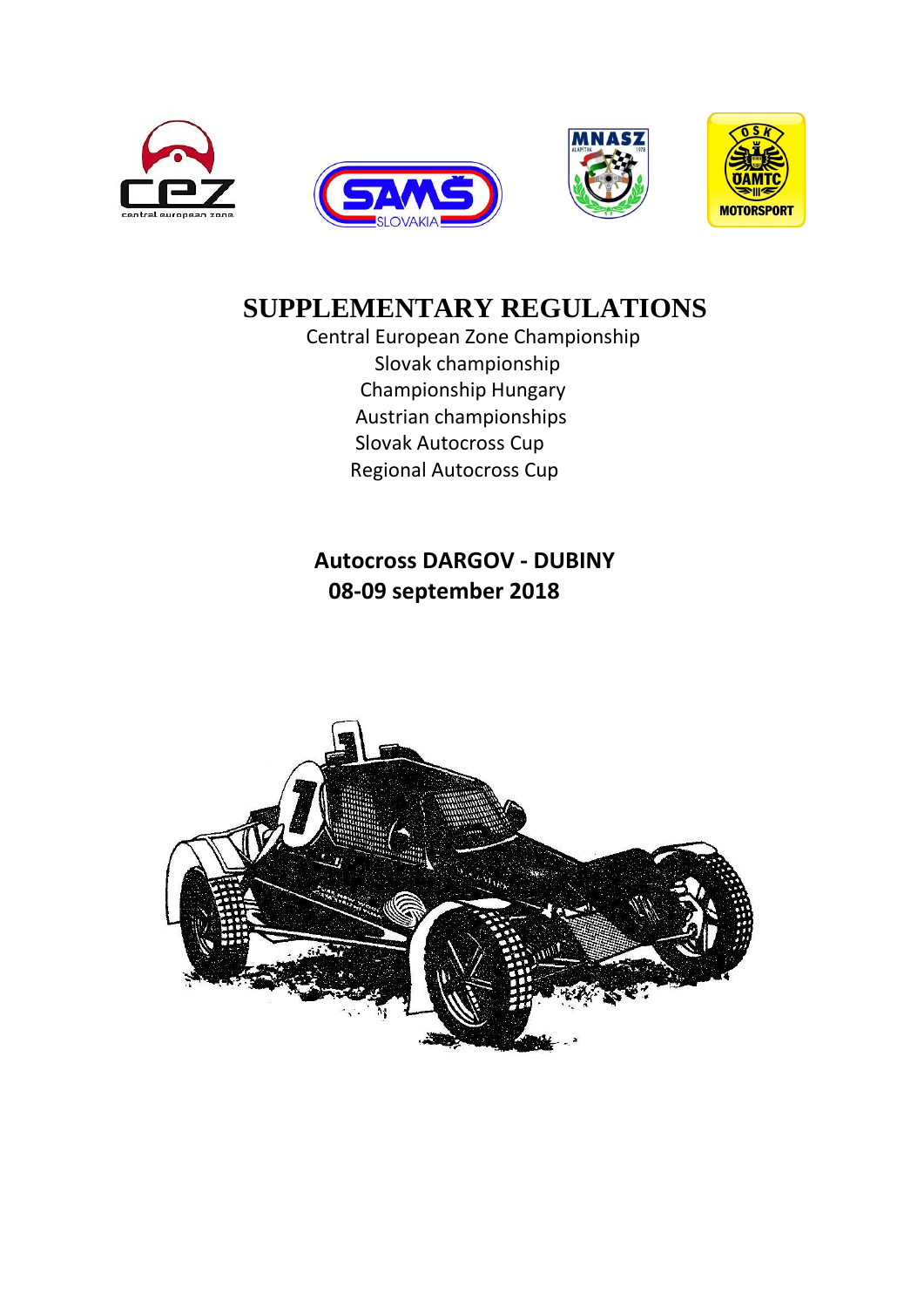## **I. Program II. organization III. General provisions IV. download V. Running of the event VI. Closed parking - results - protests VII. Prizes and cups VIII. More details**

#### I. PROGRAM

8.6 - Publication of regulations and acceptance of entries 9.6 - Deadline

#### **8.september 2018 - Saturday**

| 7:00 to 09:30   | Administrative check        |
|-----------------|-----------------------------|
| 07:15 to 09:45  | Scrutineering               |
| 10:15           | I. Stewards meeting         |
| 10:30 to 11:30  | Warm-up                     |
| 12:00 to 13:30  | I. official timed practice  |
| 13:45 to 14:00  | Debate with riders          |
| 14:15 to 14:45  | II. official timed practice |
| 15:00           | II. Stewards meeting        |
| $15:45 - 16:45$ | 1. Heats begin              |
|                 |                             |

#### **9.september 2018 – Sunday**

| $09:00 - 10:00$ | 2. Heats begin             |
|-----------------|----------------------------|
| $11:30 - 12:30$ | 3. Heats begin             |
| 13:15           | III. Stewards meeting      |
| 14:00           | semi-final and final races |
| 15:30           | IV. Stewards meeting       |
| 16:00           | Unofficial prize           |

#### II. ORGANISATION

1.1. Slovak Association of Technical Sports Slovtransgaz Secovce basic organization (the SZTŠ OF Slovtransgaz) will organize Central European Zone Championship, Slovak Championship, Championship Hungarian Championship, Austria, Slovak Autocross Cup and Regional Autocross Cup in the ISC FIA Central European Zone Championship, the National Sporting Code and its Appendices, Regulations for Slovak Championship for Autocross SAP and RAP 2018 Supplementary Regulations and their accessories.

1.2. The Organizing Committee

The Chairman: Slavomír Kramer st.

Members: Vladimír Stroka, Marcel Krajkovič, Vladimír Gavla, Jozef Sabo, Berounsky Petr, Slavomír Kramer ml. Jozef Stroka, Ing. Milan Lengyel, Ján Paulovčák, Dušan Kolesár, Vlastimil Jenčík, Juraj Gamrát, Ľudovít Leško, Bc. Ivan Púpala. Martin Poľačko, Peter Kotman,

Secretariat: SZTŠ OF Slovtransgaz Kochanovská 323 078 01 Sečovce Tel. +421902385839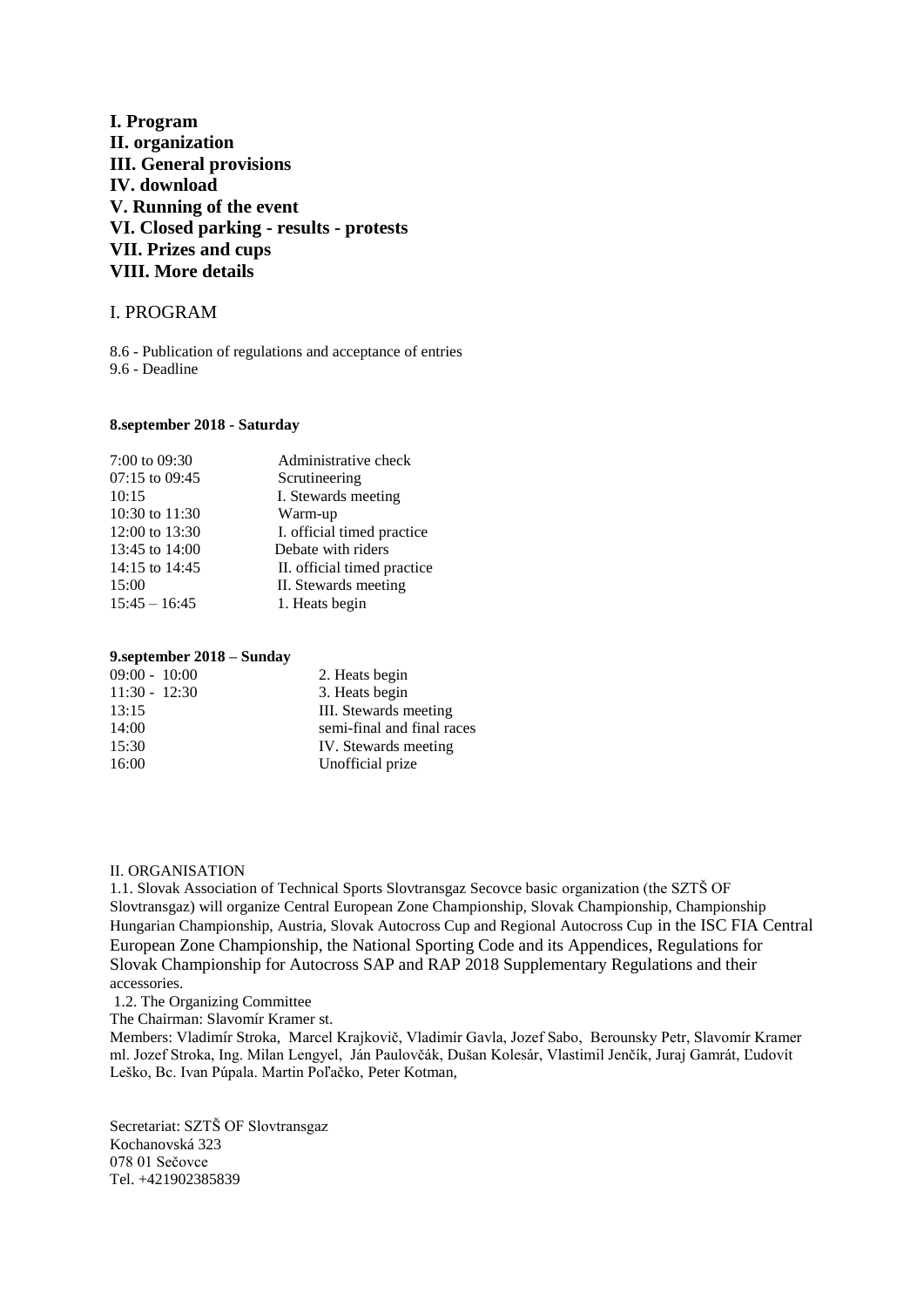e-mail: autokros.dargov-dubiny@centrum.sk web: 1.3 officials

| Chairman of the Stewards:        | Bohuslav Slivka (SK)     |
|----------------------------------|--------------------------|
| Stewards:                        | Ing. Dušan Koblíšek (SK) |
| Steward:                         | Sándor Gerlei (HU)       |
| Competition director:            | Petr Berounsky           |
| Deputy Director:                 | Peter Kotman             |
| Race secretary:                  | Ing. Milan Lengyel       |
| Track chief:                     | Jozef Sabo               |
| Hl. Scrutineer                   | : Ing. Jan Kučera        |
| Timekeeping:                     | <b>CHRONOMOTO</b>        |
| Head Start:                      | Vladimir Stroka          |
| Head park. Racer:                | Ľudovít Leško            |
| <b>Chief Medical Officer:</b>    | MUDr. Zbojovský          |
| Drivers' Liaison Officer racers: | Bc.Ivan Púpala           |
| Head safety steward              | Radoslav Marjov          |
| The judges of fact:              | Juraj Gamrát             |
|                                  | Jozef Stroka             |
|                                  | Vlastimil Jenčík         |
|                                  | Dušan Kolesár            |
|                                  | Adrián Čižmár            |

1.4. Official notice board - It will be located in the paddock, which will be placed schedules races, implementing regulations, scorecards and all official notices for the riders and competitors.

#### **III. GENERAL CONDITIONS**

2. General 2.1. The event is also included in: Central European Zone Championship: TA, TA 1600, SB, B1600, JB Slovak Championship: TA, TA 1600, SB, B1600 Championship Hungary: TA, TA 1600, SB, B1600, Austria Cup: TA, TA 1600, SB, B1600 Slovak Autocross Cup 2018: D6, D5-2000, D5, D7, D8, Regional Autocross Cup 2018: H1, H2, H3,

3. Description of track Venue: Autocross area Dargov-Dubiny Length: 1000 m Width of the start: 16 m Max. width: 30 m Min. width: 12 m Elevation: 30 m Location: The resort is right on the national road number E50 from Košice in the village about Dargov 6 km before the city Sečovce. 5. Applications 5.1 Anybody wishing to take part in the event must send the duly completed application form to 06/09/2018 secretariat: SZTŠ OF Slovtransgaz, Kochanovská 323, 078 01 Sečovce, Tel: +421 902 385 839, e-mail: autokros.dargov-dubiny@centrum.sk, or to sign in at www.sams-asn.sk/prihlaska

6. Entry fee 6.1 Entry fee: Central European Zone Championship: 120, - Euro, increased fee: 170 Eur Slovak Autocross Cup: EUR 60, Regional Autocross Cup: EUR 60, -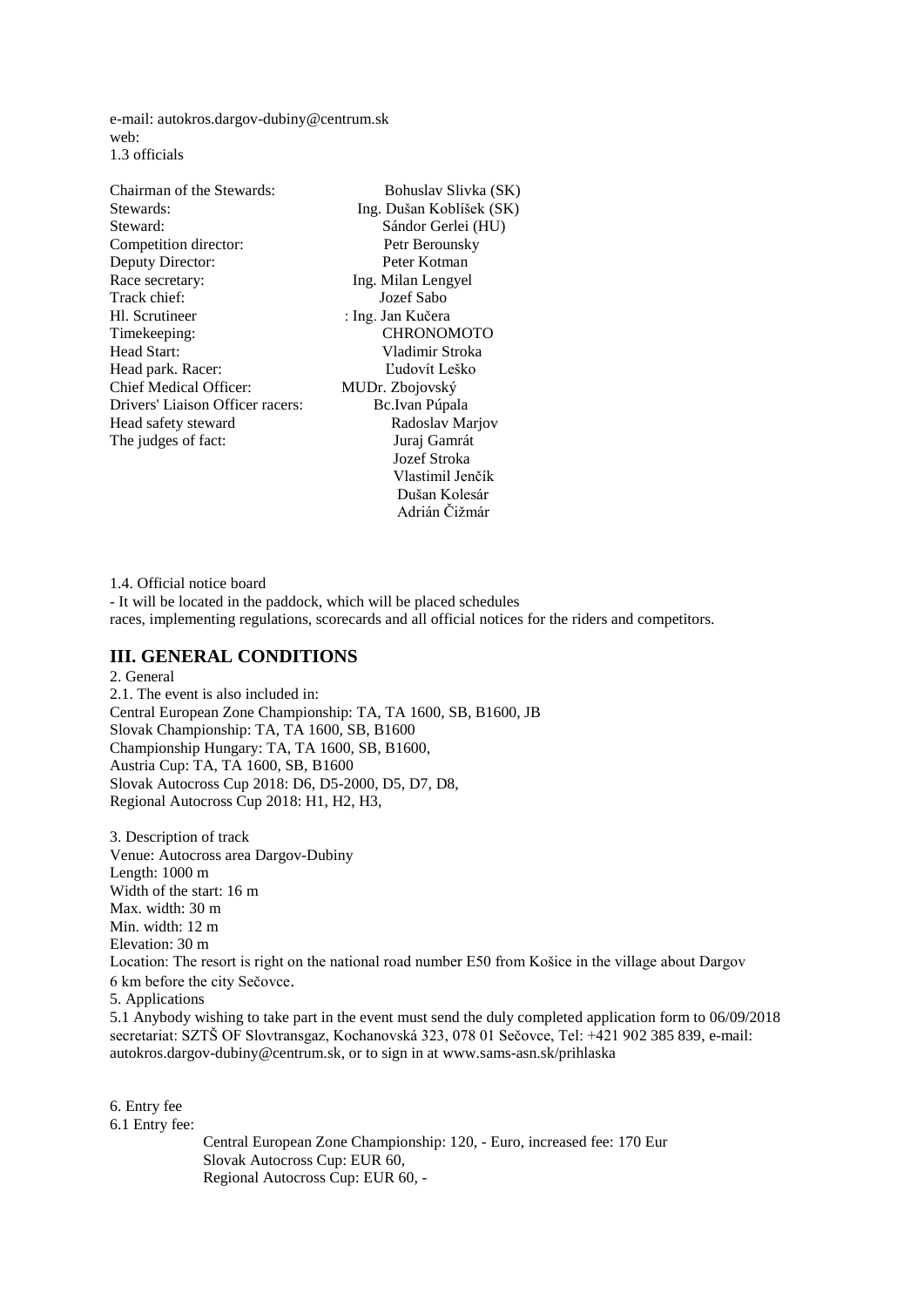The fees will be selected during the administrative checking.

A competitor who refuses to carry advertising must pay an additional fee 200 EUR ,

7. Insurance

7.1 The event is written in the calendar SAMŠ and is insured against damage to third parties. insurance Contract No .: **6574436169**

7. Appendices to the Supplementary regulations - interpretation

7.1 In accordance with Article 3.6 of the MŠP, no changes may be made to these regulations upon the initiation of applications, unless there is a unanimous agreement of all competitors or a decision of RŠK for reasons of force majeure or security.

8.2 All other information for competitors that will form an integral part of these rules will be published in the form of numbered bulletins on the official blackboard on yellow paper.

#### **IV. CHECKING**

9. Administrative check

9.1 The race drivers or their official representatives must report to administrative checking which will be held in the parking lot 09/08/2018

competitors 7:00 to 9:30 pm. and must show valid documents for year 2018.

10. Scrutineering

Any vehicle involved in the race must report to scrutineering which will be held

08/09/2018 paddock at 7:15 to 09:45 pm. Scrutineering will be held by safety technical regulations of the FIA (Annex J ,, ") for competing Central European Zone Championship, Championship of Slovakia, Hungarian Rally Championship and Championship in Austria. Scrutineering SAP and RAP will be carried out by national technical regulations 2018.

#### **V. RUNNING OF THE EVENT**

Warm-up and two training sessions will be organized For SAP and for RAP riders only one training session. In each training session will start max. 6 vehicles for 4 laps from the first vehicle passing the finish line, all laps being measured. Every competitor is required to participate in the training.

Before the second session of training, a debate with the riders will take place.

Qualifications:

There will be 3 series of qualifying heats. Each ride goes to 5 laps. All semi-final and final races are classified only by those competitors who have started at least two runs and who have completed at least one ride. Starting means to cross the starting line with the power of the engine of your own vehicle.

Semi-finals and finals: Semifinals are 6 rounds, final for 7 laps.

Start:

At the start of the process, a 5-digit table will be displayed (5 seconds to start). Then it will be started by lighting the green light.

The Slovak autocross cup goes according to the sport regulations for the MSR.

## **VI. PARC FERME - RESULTS - PROTESTS**

1. Cars that have participated in the final (not semi-final) must be placed in a closed car park immediately after the final run except for vehicles that have not completed the ride for reasons other than motor problems. Cars must remain in the car park for at least 30 minutes after the release of the preliminary results. UP is dissolved only on the basis of the RŠK decision. In the UP is forbidden to carry out any repairs on the vehicle or to refuel. Riders who were shown a black flag must return to the depot and not to the UP. Closed parking will not be for SAP and RAP.

2. Results:

 The results of each race will be posted immediately as they will be complete. Composition Finals will posted before the Finals. The final ranking is presented according to goals

Order in the Finals. All results will be posted on the notice board.

3. Protests and appeals:

 Any protest must be filed in accordance with applicable International Sporting Code, must be lodged in writing and handed

Clerk of the Course or his assistant, or in their absence stewards, together with relevant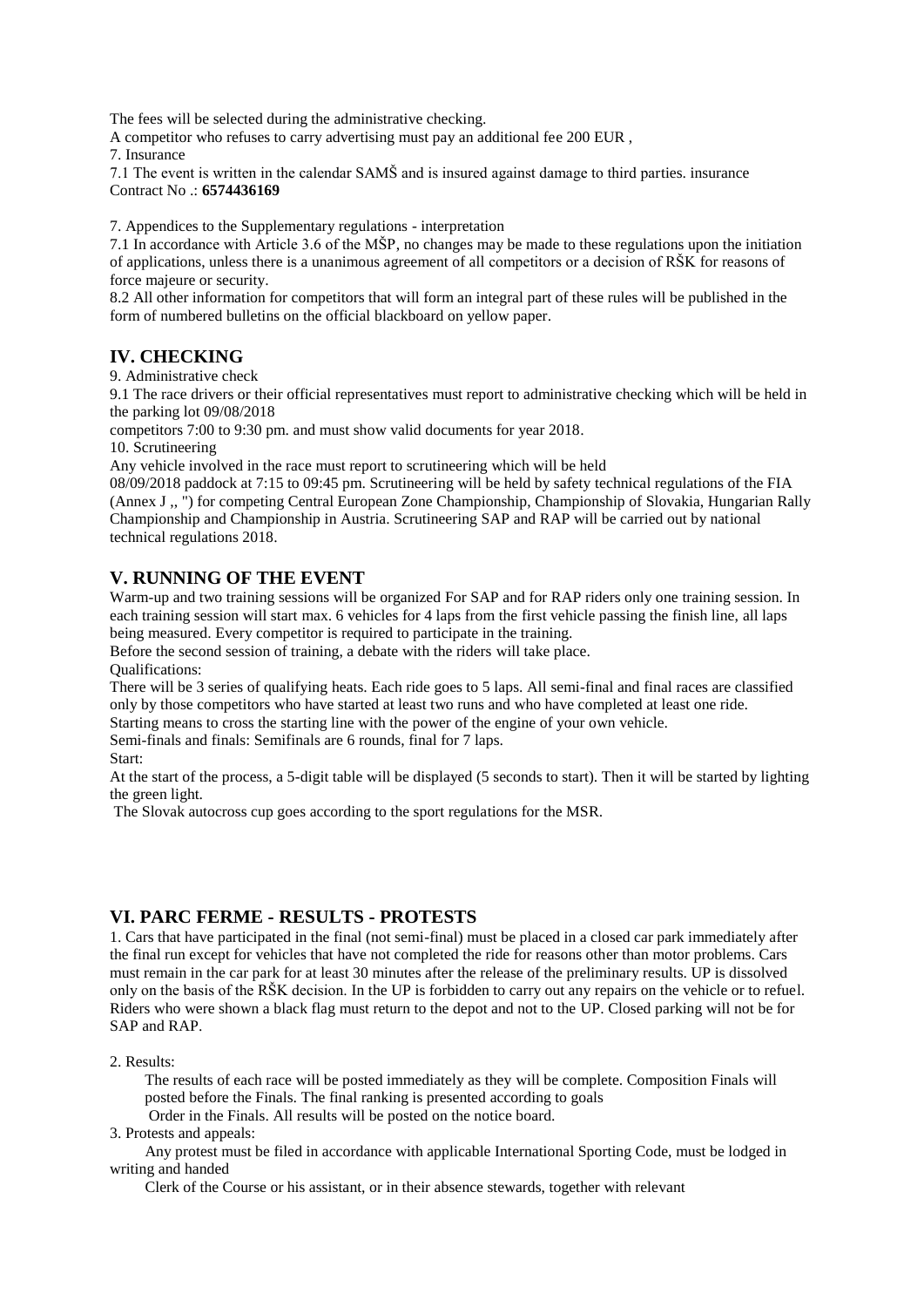the financial amount.

## **VII. PRIZES AND CUPS**

1. Prices:

 Prize giving ceremony will be held immediately after the Finals. ceremony Evaluation must be present on each evaluated competitor in the ordinary the racing suit.

2. Remuneration:

 Riders who will finish the first three places will be awarded material prizes, cash prizes They will not be paid.

3. Prizes and cups:

Ceremony will take place immediately after the Finals.

## **VIII. MORE DETAILS**

1. Fire Extinguishers:

 Each rider must have his place of standing in the paddock prominently displayed fire extinguisher of minimum 5 kg.

Second Environmental pollution:

Each driver must have a plastic sheet in minimum dimensions of 4x5 meters at which it can carry out repair of the vehicle so that unexploitable environmental pollution by oil and other means.

3. Drivers' Liaison Officer rider:

Steward for contact with drivers Bc Ivan Púpala. will linger through the race in the premises of the paddock, at the entrance to the track at the starting area, to attend meetings Stewards. Steward will be recognizable by yellow vest and his picture will be posted on the official notice board.

- 4. Attention! Division H4 riders must use the safety feature to protect the cervical spine means. cravat.
- 5. The organizer does not provide an electric connection for competitors

#### **accommodation**

Motorest Biele Studničky, Dargov 056 / 660 0651 Penzión St.Nicolaus, Sečovce 056 / 678 4034, 678 4026 Penzión Michalský dvor, Sečovce 056 / 678 4127, 678 2592 Hotel KORZO, Sečovce 056 / 678 3979 Penzión Bowten, Dargov +421 902 187 766 Motorcycles pub Slza, Sečovce +421 910 197 778

#### **Gas stations**

ČS PHM Slovnaft Sečovce ČS PHM Studničky Dargov

**In Sečovce date: 07/07/2018**